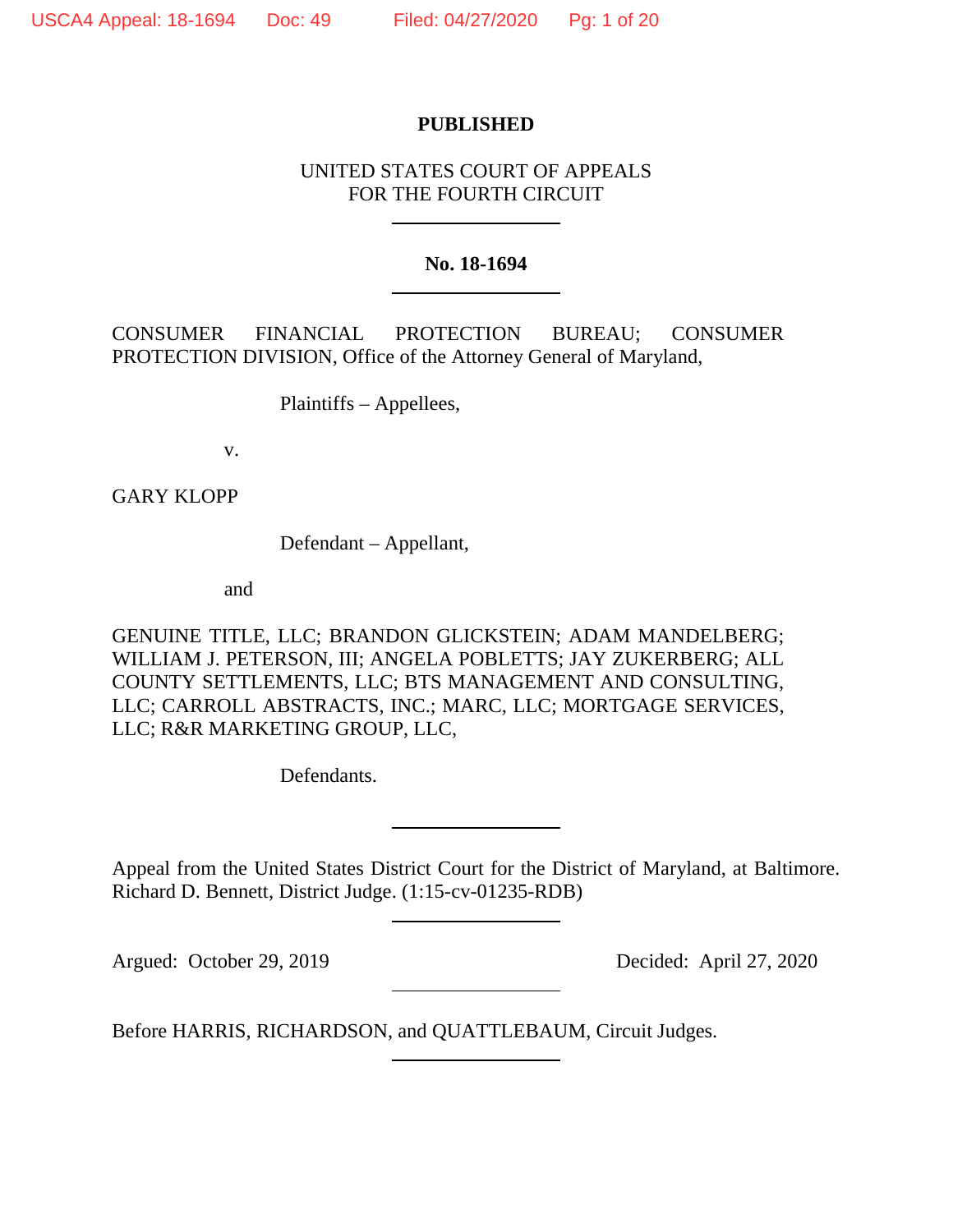Affirmed in part, vacated in part, and remanded in part by published opinion. Judge Richardson wrote the opinion, in which Judge Harris and Judge Quattlebaum joined.

**ARGUED:** Harry Levy, SHUMAKER WILLIAMS, PC, Towson, Maryland, for Appellant. Hanna Abrams, OFFICE OF THE ATTORNEY GENERAL OF MARYLAND, Baltimore, Maryland; Joseph Anthony Frisone, CONSUMER FINANCIAL PROTECTION BUREAU, Washington, D.C., for Appellees. **ON BRIEF:** J. Steven Lovejoy, SHUMAKER WILLIAMS, PC, Towson, Maryland, for Appellant. Mary McLeod, General Counsel, John R. Coleman, Deputy General Counsel, Steven Bressler, Assistant General Counsel, CONSUMER FINANCIAL PROTECTION BUREAU, Washington, D.C.; Brian E. Frosh, Attorney General, Philip D. Ziperman, Assistant Attorney General, OFFICE OF THE ATTORNEY GENERAL OF MARYLAND, Baltimore, Maryland, for Appellees.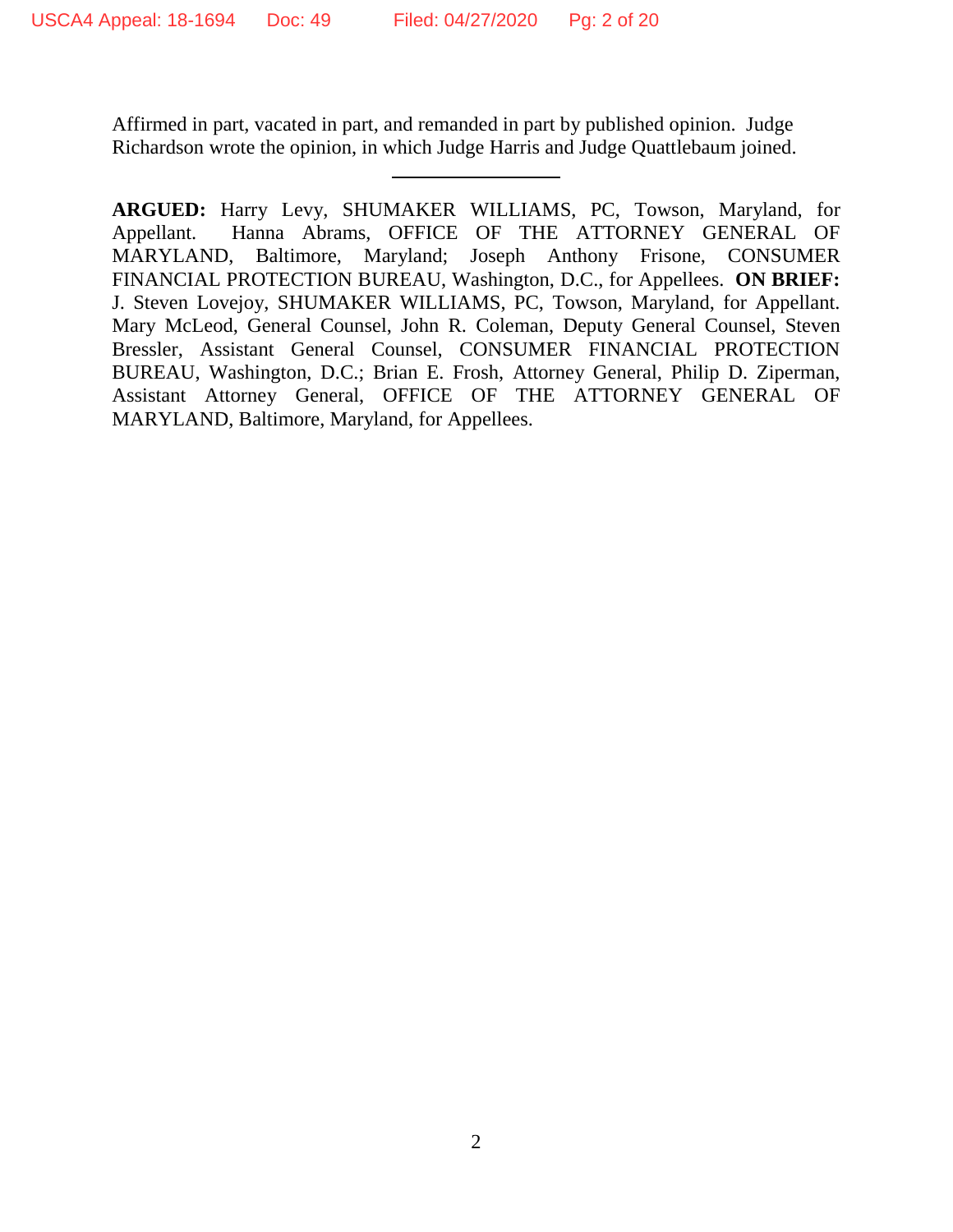RICHARDSON, Circuit Judge:

After finding Gary Klopp in violation of a consent order limiting his participation in the mortgage industry, the district court held him in contempt and ordered the disgorgement of over half-a-million dollars of his contemptuous earnings. Klopp appeals the district court's contempt and disgorgement orders.

The district court cited several proper reasons for holding Klopp in contempt. Because "[a] single violation [of an order] is sufficient to support a finding of contempt," *Rainbow School, Inc. v. Rainbow Early Education Holding LLC*, 887 F.3d 610, 618 (4th Cir. 2018), we affirm the district court's contempt decision. Yet the district court rested its disgorgement sanction on an erroneous legal interpretation of the terms of the underlying consent order. Since the disgorgement order rested on improper grounds, we vacate that order and remand for further proceedings.

**I. Facts**

## **A. The pay-to-play scheme and Consent Order**

Gary Klopp managed a mortgage brokerage branch of the Peoples Bank & Trust in Owings Mills, Maryland. A decade ago, Klopp started taking kickbacks from a title-service company.<sup>[1](#page-2-0)</sup> According to regulators, for every loan that Klopp or his agents steered to a particular title company, he received roughly \$400 in return. Between 2011 and 2013, the title company funneled more than half-a-million dollars to Klopp through two

<span id="page-2-0"></span><sup>&</sup>lt;sup>1</sup> Title service companies, in exchange for a fee, verify the legitimacy of a seller's title to a parcel of real estate, and they sometimes insure that title. This service gives purchasers—and mortgage lenders—confidence in a property transaction.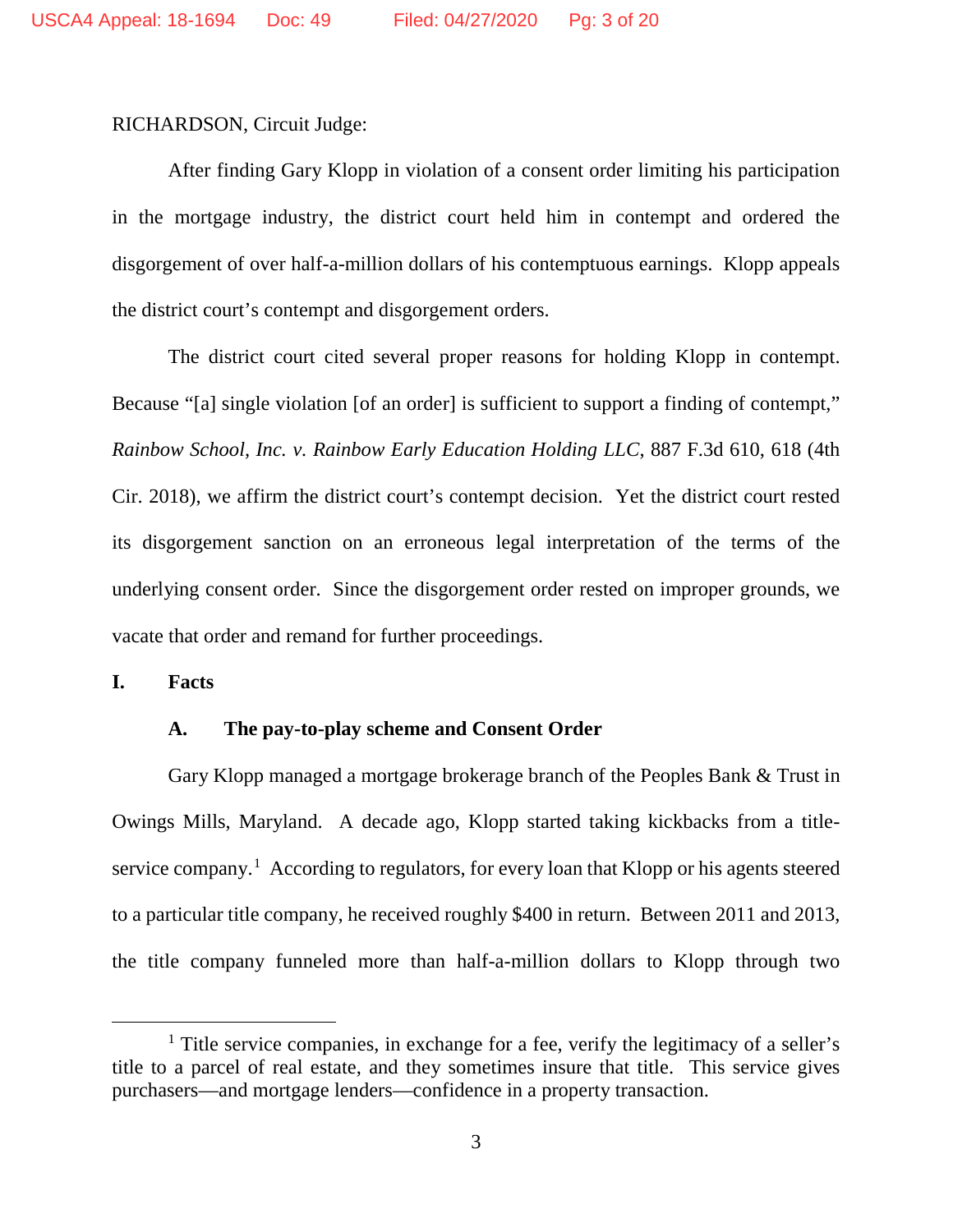Maryland shell corporations that Klopp created and controlled. Neither of Klopp's shell companies provided any genuine services for these payments, and Klopp concealed this kickback arrangement from his customers.

Klopp's dealings were part of a grander "pay-to-play" scheme uncovered by federal and state regulators. In April 2015, the regulators began a civil action against Klopp and twelve codefendants in the District of Maryland for violating federal and state consumer finance laws. Some of Klopp's codefendants quickly settled with the regulators. Those early settlements limited the codefendants' "participation in the Mortgage Industry in any professional capacity" and imposed civil money penalties. *E.g.*, Dist. Ct. Dkt. No. 14 at 5.

Klopp's settlement was different. In November 2015, Klopp and the regulators negotiated and proposed a Stipulated Final Judgment and Order to the district court ("Consent Order"). The Consent Order levied a civil money penalty of \$75,000. And it imposed various other non-monetary requirements and restrictions, two of which drive this appeal.

In the first set of requirements, Klopp agreed to restrictions on his activities in the mortgage industry. The Consent Order "limited [Klopp] from participation in the Mortgage Industry for two years . . . as follows:"

- a. [Klopp is] prohibited from contacting, soliciting, or otherwise dealing with consumer borrowers or loan applicants in any capacity with regard to any mortgage business; and
- b. [Klopp is] prohibited from contacting, soliciting, or otherwise dealing with any third party businesses engaged in offering any settlement service.

J.A. 49. A safe-harbor provision followed these prohibitions: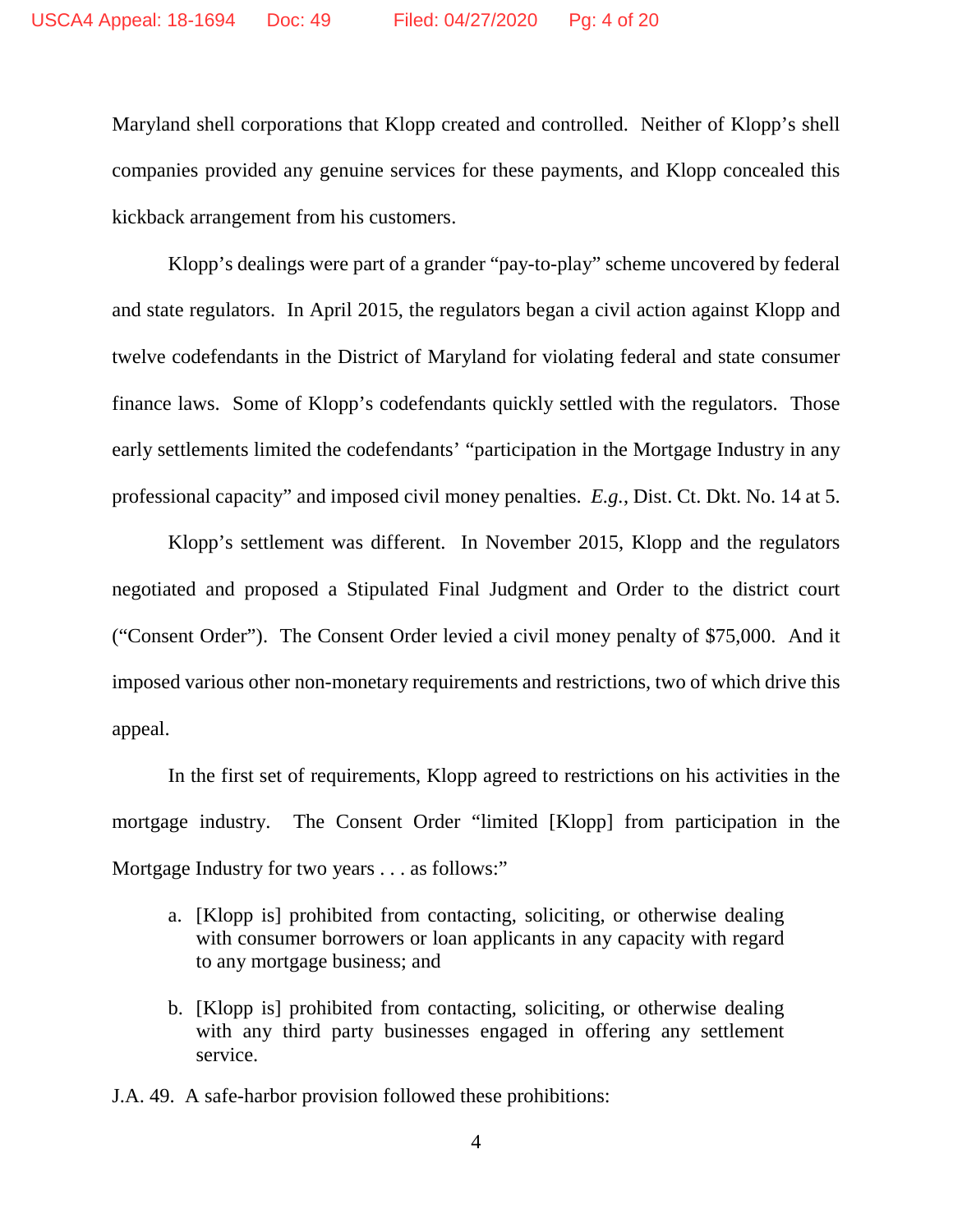c. These limitations shall not prohibit Defendant Klopp from acting solely as a personnel or human-resources manager for a mortgage business operated by an FDIC-insured banking institution . . . .

*Id*.

In the second set of requirements, Klopp assented to various reporting measures. Klopp agreed to upload the Order to the Nationwide Mortgage Licensing System and Registry ("Registry") within 60 days. He also promised to report any change in his residence, in his roles in "any business activity," and in "any entity in which [he has] any ownership interest" to the regulators for two years. J.A. 51–52. And Klopp had to notify the regulators "of any development that may affect compliance obligations arising under" the Consent Order. J.A. 51. The district court accepted the Parties' proposed resolution of Klopp's case and issued the negotiated Consent Order.

Over the next two years, Klopp defied the Consent Order with aplomb. Without notifying regulators, he rented a house in California and opened a new branch of the Peoples Bank & Trust in Orange County. He continued to deal with third-party businesses engaged in settlement services. And he never uploaded the Consent Order to the Registry.

### **B. The 2017 civil contempt hearing**

When the regulators learned of Klopp's actions, they moved to hold him in contempt. The district court held a contempt hearing in August 2017.

At the hearing, regulators presented documentary evidence to support their assertions that Klopp had violated the order. Klopp took the stand in defense and made several admissions. He acknowledged that he never uploaded the Consent Order to the Registry. Klopp similarly admitted to continuing to deal with third-party settlement

<sup>5</sup>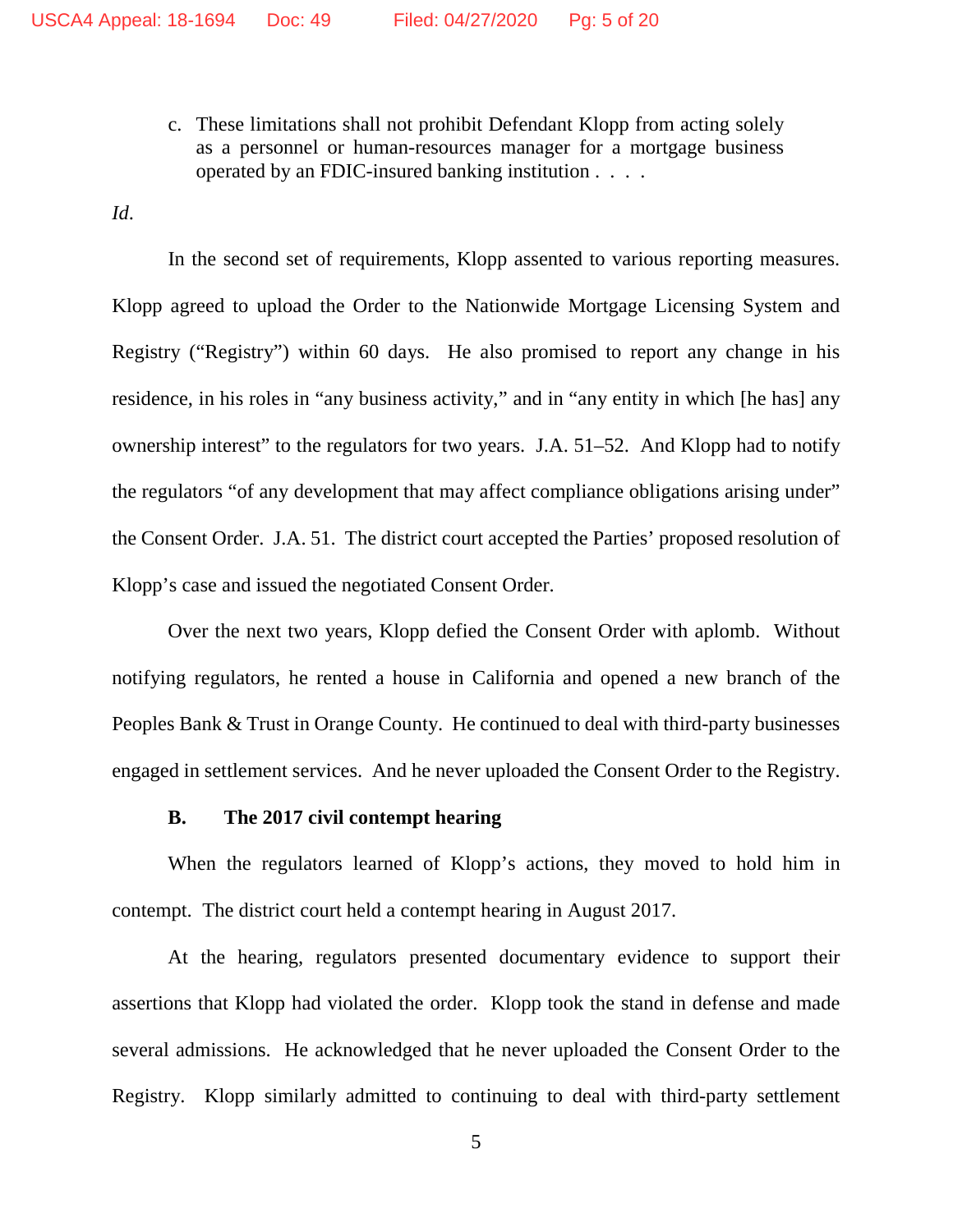services. *E.g.*, J.A. 146–47 ("Q: But the fact is that you were asking for a loan—an interest rate concession on a particular consumer loan; isn't that right? A: It appears that way."). And he admitted that he never notified regulators of his new office in California.

Klopp also described his employment agreement with Peoples Bank & Trust. The agreement compensated Klopp based on the greater of a \$2,000 monthly salary or certain profits earned by his brokerage branches. Between January 2016 and March 2017, the business generated an estimated \$765,000 in profit, \$700,000 of which Klopp allocated to his own earnings.

Based on this evidence, the district court found Klopp violated both the activity restrictions and the reporting requirements of the Consent Order. For the activity restrictions, the court found that he impermissibly managed the business, profited from the mortgage industry, and communicated with settlement servicers. And the district court found that Klopp violated the reporting restrictions by failing to upload the Consent Order to the Registry and not informing the regulators of his California activities.

# **C. The 2018 sanctions hearing**

After holding Klopp in civil contempt, the district court held a sanctions hearing. At the hearing, Klopp acknowledged \$987,920 in profits from his business for the period between the effective date of the Consent Order, November 16, 2015, and April 27, 2018. Klopp argued that receiving profits from his business did not violate the Consent Order. But the district court rejected this argument because it "contradict[ed] [its] ruling at the contempt hearing." J.A. 1041 n.8. The district court also rejected Klopp's suggestion that the money he invested in the business should be deducted from that amount, seeing it as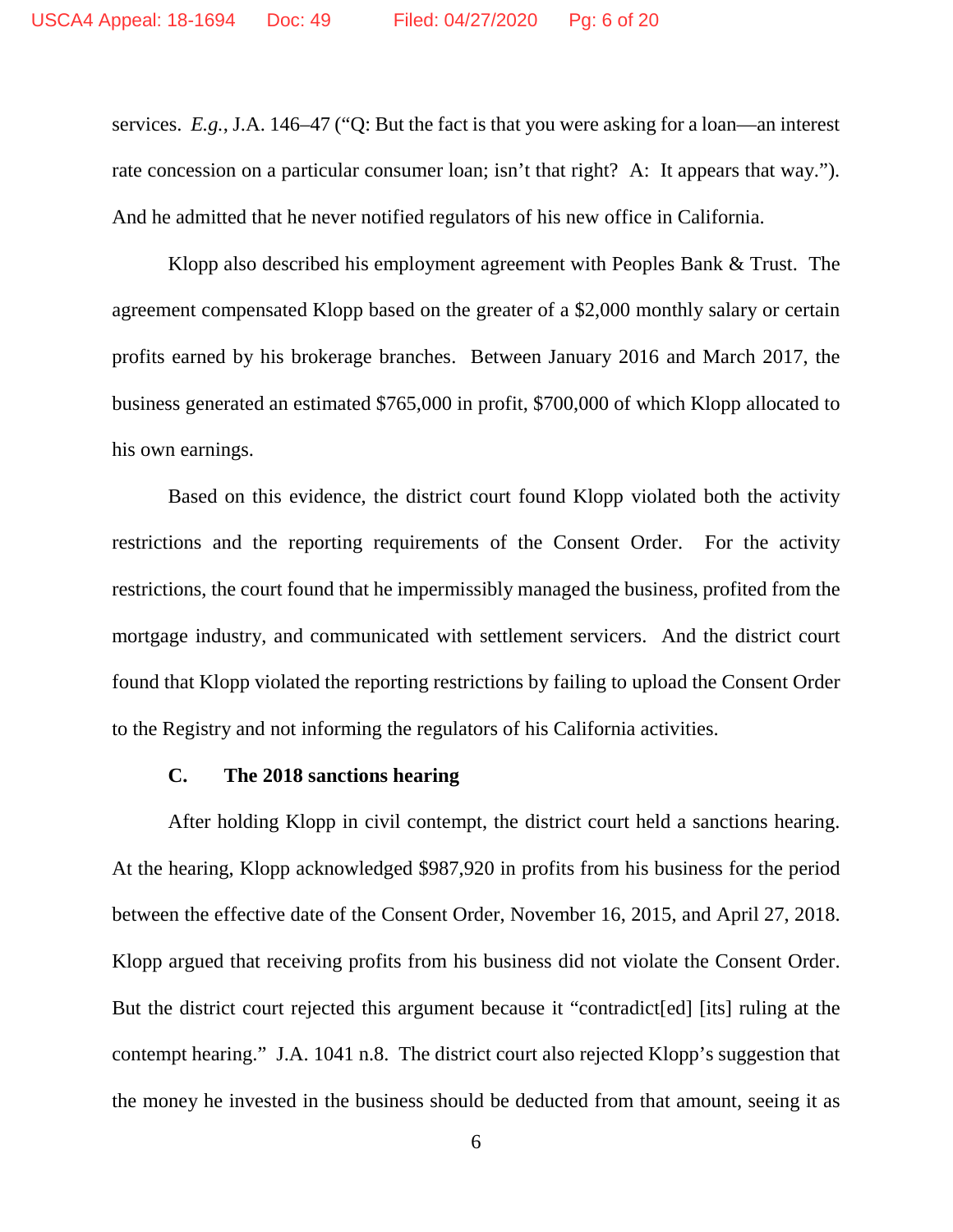evidence of Klopp's operation of his mortgage business. The court similarly refused Klopp's contention that his earnings accruing after the expiration of the Consent Order in November 2017 should not be considered, reasoning that Klopp should not be "shielded by the expiration date of an Order with which he never complied." J.A. 1042.

At the same time, the district court rejected the regulators' position that all of Klopp's earnings during this time should be disgorged. Instead, the district court deducted the \$2,000 in monthly compensation that it believed Klopp was entitled to as humanresources manager, as well as Klopp's tax withholdings, which reduced the profits to \$526,796.36. The court ordered Klopp to disgorge that amount and expressly barred him from all involvement in the mortgage industry for another two years. Klopp timely appealed. $<sup>2</sup>$  $<sup>2</sup>$  $<sup>2</sup>$ </sup>

# **II. Discussion**

When a litigant violates an order, the court generally may exercise its authority to hold the violator in civil contempt. *Rainbow School, Inc. v. Rainbow Early Education Holding LLC*, 887 F.3d 610, 617 (4th Cir. 2018). "The essence of civil contempt," we have explained, "is to coerce" compliance with judicial orders. *Consolidation Coal Co. v. Local 1702, United Mineworkers of America*, 683 F.2d 827, 830 (4th Cir. 1982). And sometimes an award of damages is necessary to "incentivize" compliance. *Rainbow School*, 887 F.3d at 617 (citing *Hutto v. Finney*, 437 U.S. 678, 691 (1978)). Civil contempt orders—and the appropriate consequences for violating them—fall to the district court's discretion.

<span id="page-6-0"></span><sup>&</sup>lt;sup>2</sup> On appeal, Klopp does not challenge the new two-year bar.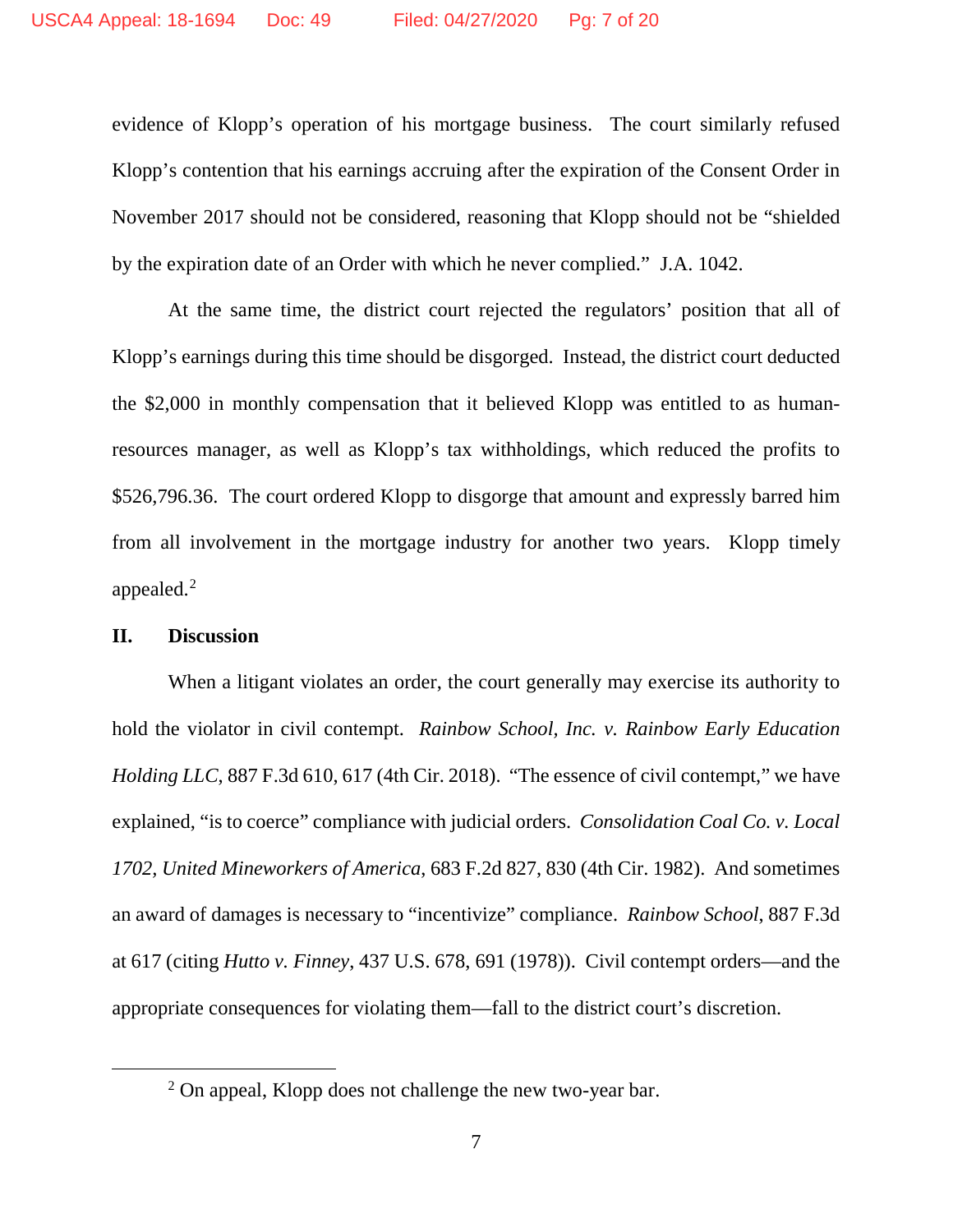Klopp challenges both the district court's contempt findings and the amount of the disgorgement order. Because the sanctions for civil contempt must be causally related to contemptuous conduct, *see Goodyear Tire & Rubber Co. v. Haeger*, 137 S. Ct. 1178, 1185−86 (2017), resolution of Klopp's sanctions arguments depends on the violations found by the district court. We consider each issue in turn.

#### **A. The contempt order was proper**

We review the district court's civil contempt order for an abuse of discretion. *In re Under Seal*, 749 F.3d 276, 285 (4th Cir. 2014). So we scrutinize factual findings for clear error and evaluate legal questions anew. *Id.*; *see also Scott v. Family Dollar Stores, Inc.*, 733 F.3d 105, 112 (4th Cir. 2013). And when the district court cites multiple reasons for a contempt order, we need only to confirm the propriety of one of those reasons: "A single violation," we have held, "is sufficient to support a finding of contempt." *Rainbow School*, 887 F.3d at 618; *see also In re Under Seal*, 749 F.3d at 293.

Civil contempt hearings employ a burden-shifting framework. The party who moves for a civil contempt order must first prove each of these elements by clear and convincing evidence:

- (1) the existence of a valid court order;
- (2) the order was in the moving party's "favor";
- (3) a knowing violation of the terms of the order; and
- (4) the moving party suffered harm from the violation.

*United v. Ali*, 874 F.3d 825, 831 (4th Cir. 2017). Once the movant establishes these elements, the burden shifts to the defendant to show "good faith [in making] all reasonable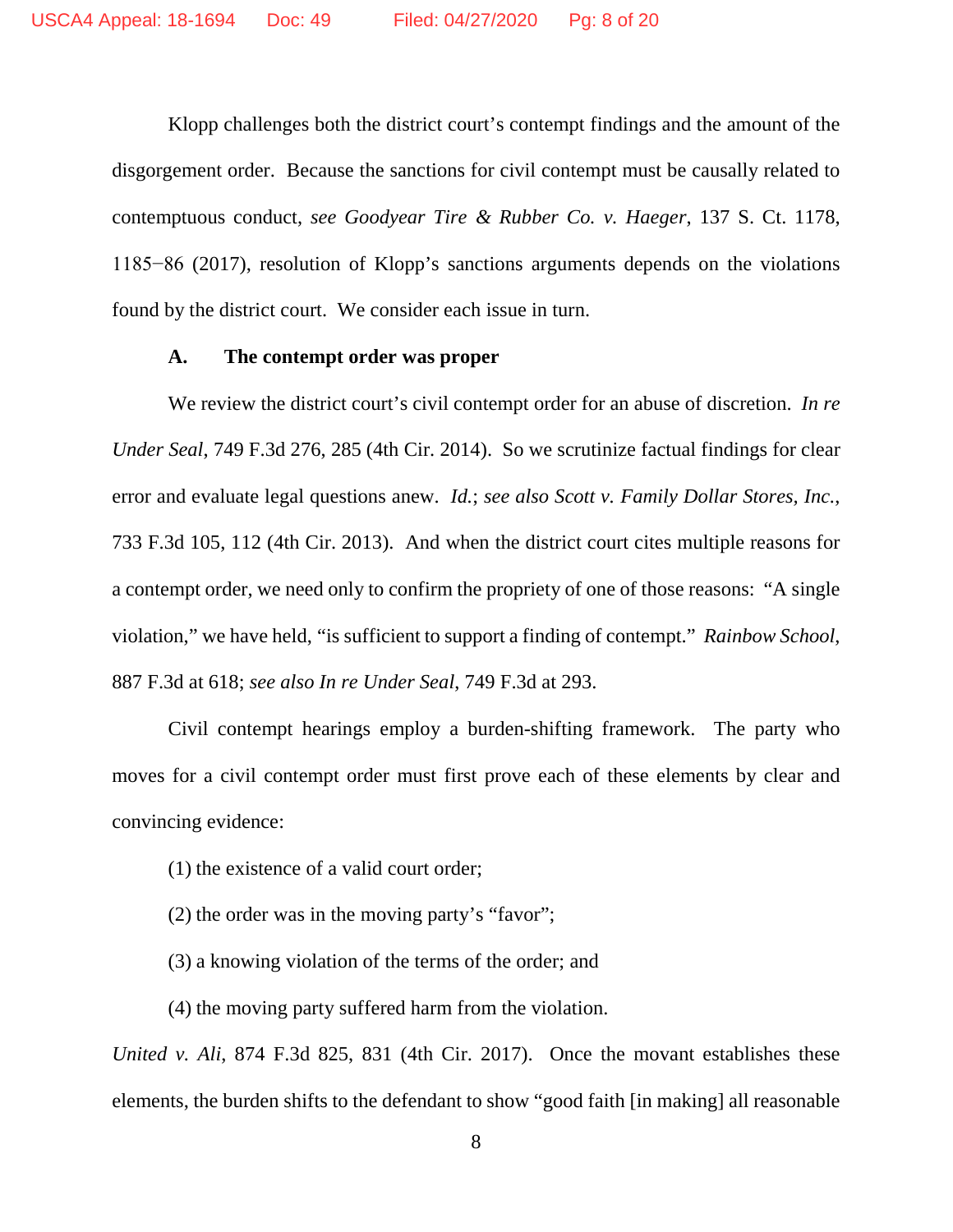efforts to comply with the enforcement order." *Id.* A defendant who fails to meet this burden may be held in civil contempt.

Here, Klopp argues that the regulators failed to make their affirmative case: He asserts that the regulators failed to show that he violated the activity restrictions, and he contends that no harm resulted from any of the reporting violations.

## **1. Activity restrictions**

The district court found that Klopp violated the activity restrictions for two reasons. First, the court found that Klopp was profiting from and "running the [mortgage] business"—activities the court considered prohibited under the Consent Order. J.A. 219. Second, the court determined that Klopp "communicat[ed] with lender and title companies." *Id.* Klopp admits to managing the business but disagrees with the district court's interpretation of the Consent Order.

### **(a) Management of the mortgage business**

Klopp argues that the Consent Order did not clearly prohibit him from earning a profit and managing the business. The Order "limited [Klopp] from participation in the Mortgage Industry for two years . . . as follows:"

- a. [Klopp is] prohibited from contacting, soliciting, or otherwise dealing with consumer borrowers or loan applicants in any capacity with regard to any mortgage business; and
- b. [Klopp is] prohibited from contacting, soliciting, or otherwise dealing with any third party businesses engaged in offering any settlement service.
- c. These limitations shall not prohibit Defendant Klopp from acting solely as a personnel or human-resources manager for a mortgage business operated by an FDIC banking institution . . . .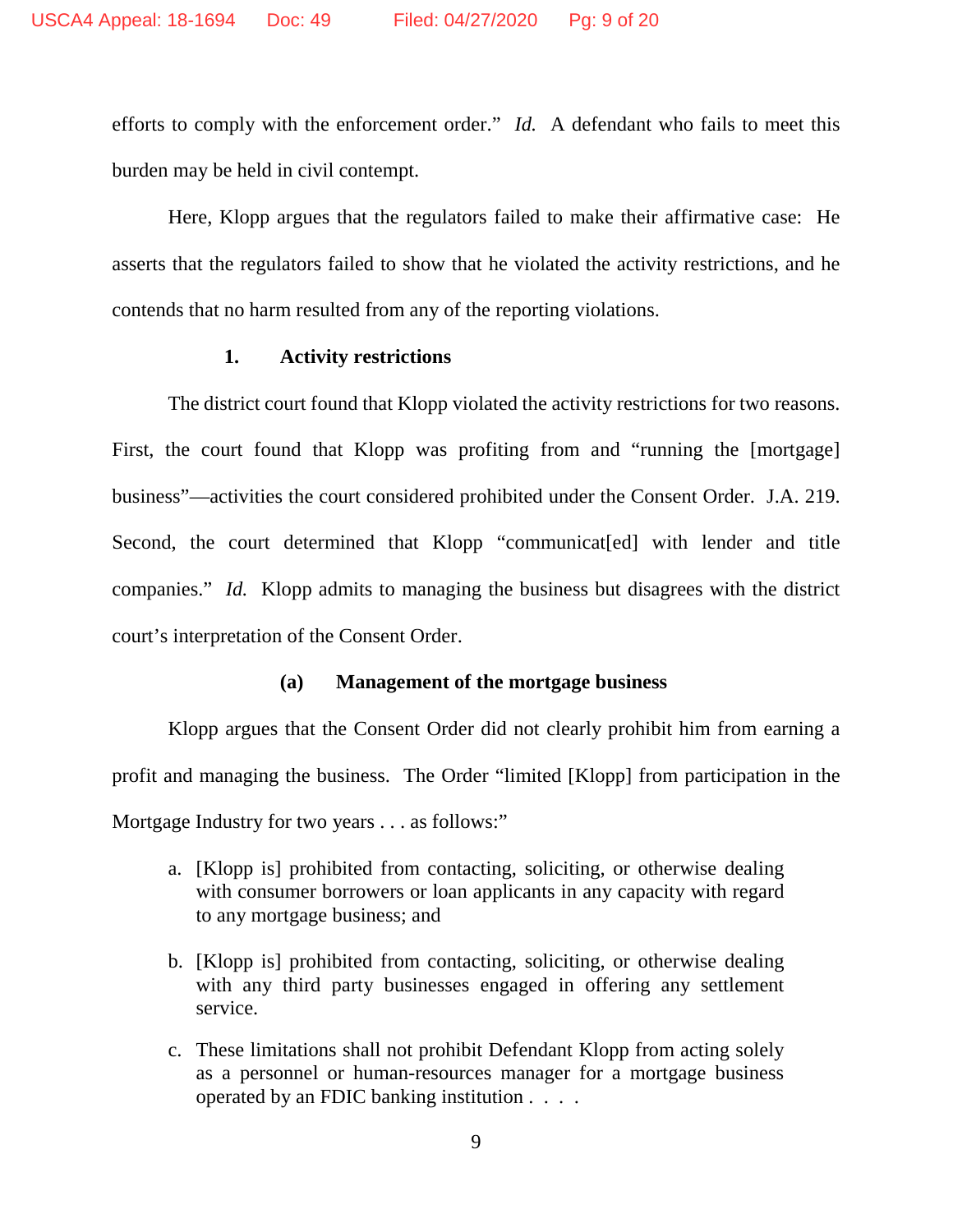J.A. 49.

Klopp reads these restrictions narrowly—he may manage the business so long as he does not deal in a prohibited manner with (a) consumer borrowers or (b) certain third-party businesses. So in Klopp's view, management of his mortgage business did not violate the Consent Order. On the other hand, the district court adopted the regulators' broad interpretation: Klopp may "act[] solely, *solely*, as a personnel or human resources manager." J.A. 218 (emphasis added). So any other participation in the mortgage industry would violate the Consent Order.

The interpretation of a negotiated order is a legal question that we review de novo. *See American Canoe Ass'n v. Murphy Farms, Inc.*, 326 F.3d 505, 512 (4th Cir. 2003); Willie M. v. Hunt, 657 F.2d 55, 60 (4th Cir. 1981).<sup>[3](#page-9-0)</sup> We interpret consent orders using "traditional rules of contract interpretation, and the district court's authority is thus

<span id="page-9-0"></span><sup>&</sup>lt;sup>3</sup> Some of our cases have adopted a more deferential posture when reviewing a district court's interpretation of its own orders. *See, e.g.*, *In re Grand Jury Subpoena (T-112)*, 597 F.3d 189, 202 (4th Cir. 2010) ("When evaluating a district court's interpretation of its own decree, we are properly respectful of the district court's superior position to evaluate its order."). And other circuits have suggested that appellate review of a district court's interpretation of a consent order is both "deferential" and "de novo" at the same time. *See Sault Ste. Marie Tribe of Chippewa Indians v. Engler*, 146 F.3d 367, 371–72 (6th Cir. 1998) (applying a "deferential de novo" standard when "reviewing the interpretation of a consent judgment by the district court that crafted the consent judgment"); *Goluba v. Sch. Dist. of Ripon*, 45 F.3d 1035, 1037–38 (7th Cir. 1995) (reviewing district court's interpretation of a consent decree de novo but "nonetheless giv[ing] some deference to the court's interpretation" when the court "oversaw and approved the consent decree").

As our interpretation of the Consent Order would remain the same, we need not determine whether our plenary review incorporates some measure of deference. *Cf. United States v. Boyd*, 55 F.3d 239, 242 (7th Cir. 1995) (Posner, J.) (noting that there are more verbal formulations of the scope of appellate review than distinctions capable of being drawn).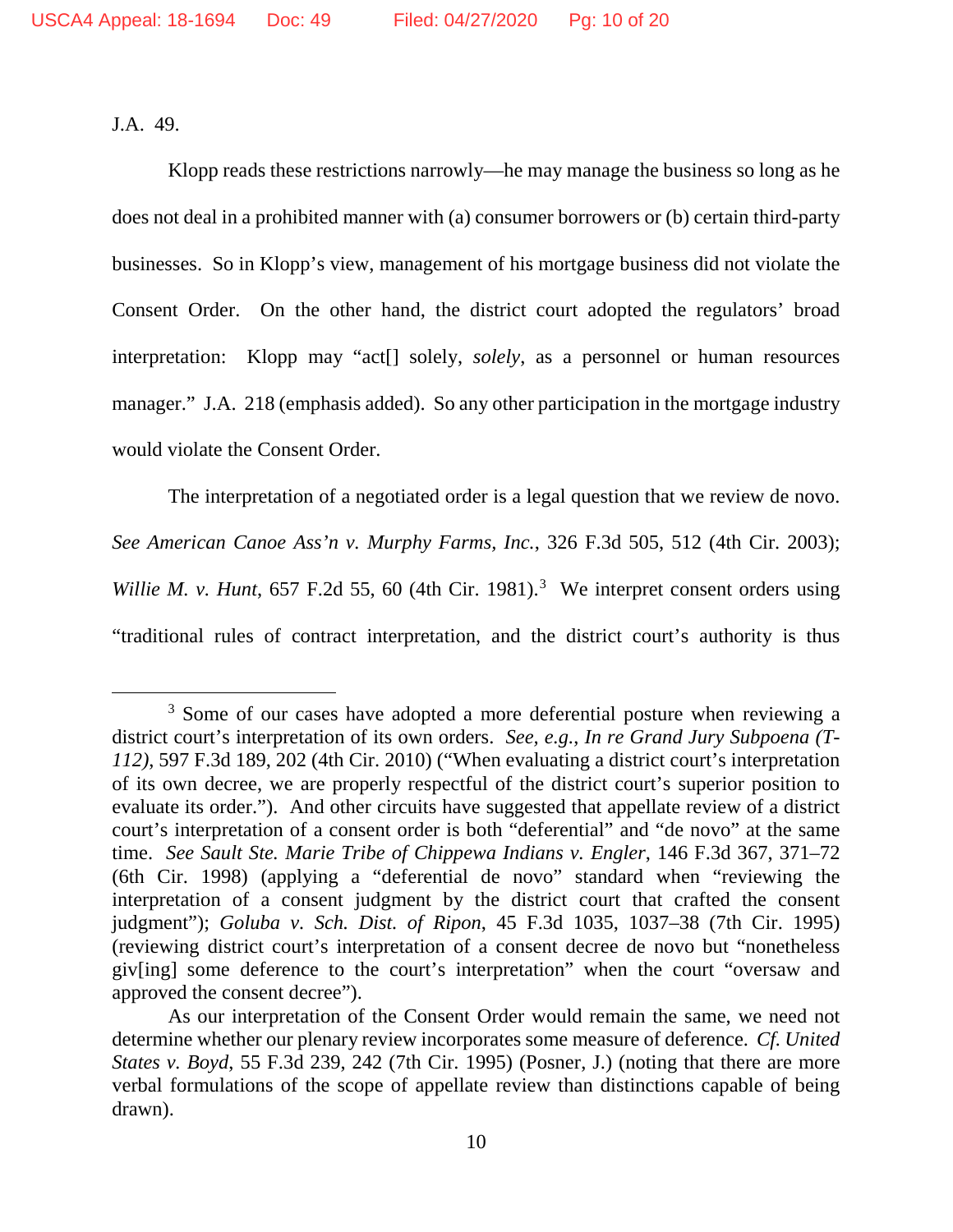constrained by the language of the decree." *Thompson v. U.S. Dep't of Housing & Urban Development*, 404 F.3d 821, 832 n.6 (4th Cir. 2005); *see also Willie M. v. Hunt*, 732 F.2d 383, 386 (4th Cir. 1984). As the Supreme Court has explained, consent orders like the one at hand "are entered into by parties to a case after careful negotiation has produced agreement on their precise terms." *United States v. Armour & Co.*, 402 U.S. 673, 681 (1971). Thus, the consent orders themselves "cannot be said to have a purpose" but reflect the negotiations between adverse parties before approval of the court. *Id.* "For these reasons, the scope of a consent [order] must be discerned within its four corners, and not by reference to what might satisfy [its] purposes." *Id.* at 682. And the district court "has no authority to expand or contract the judgment's terms to reflect what might have been." *Willie M.*, 657 F.2d at 60.

Even so, the district court seemed to base its interpretation on its own understanding of the Consent Order's purpose. *See* J.A. 207 ("I signed the order. I know what the case is about. I know what my intention was."). This would be an error. Abiding by the court's own subjective intent rather than an objective interpretation of the document would violate the first "cardinal principle[]" for interpreting consent orders: "meaning is properly to be sought within the confines of the judicially approved documents expressing the parties' consent." *Willie M.*, 657 F.2d at 60.

With this interpretive principle in mind, we turn to the terms of the Consent Order, which "*limited* [Klopp] from participation in the Mortgage Industry . . . *as follows*[.]" J.A. 49 (emphasis added). By limiting Klopp's participation "as follows[,]" the Order "confine[d]" or "set bounds to" Klopp's involvement in the mortgage industry in specified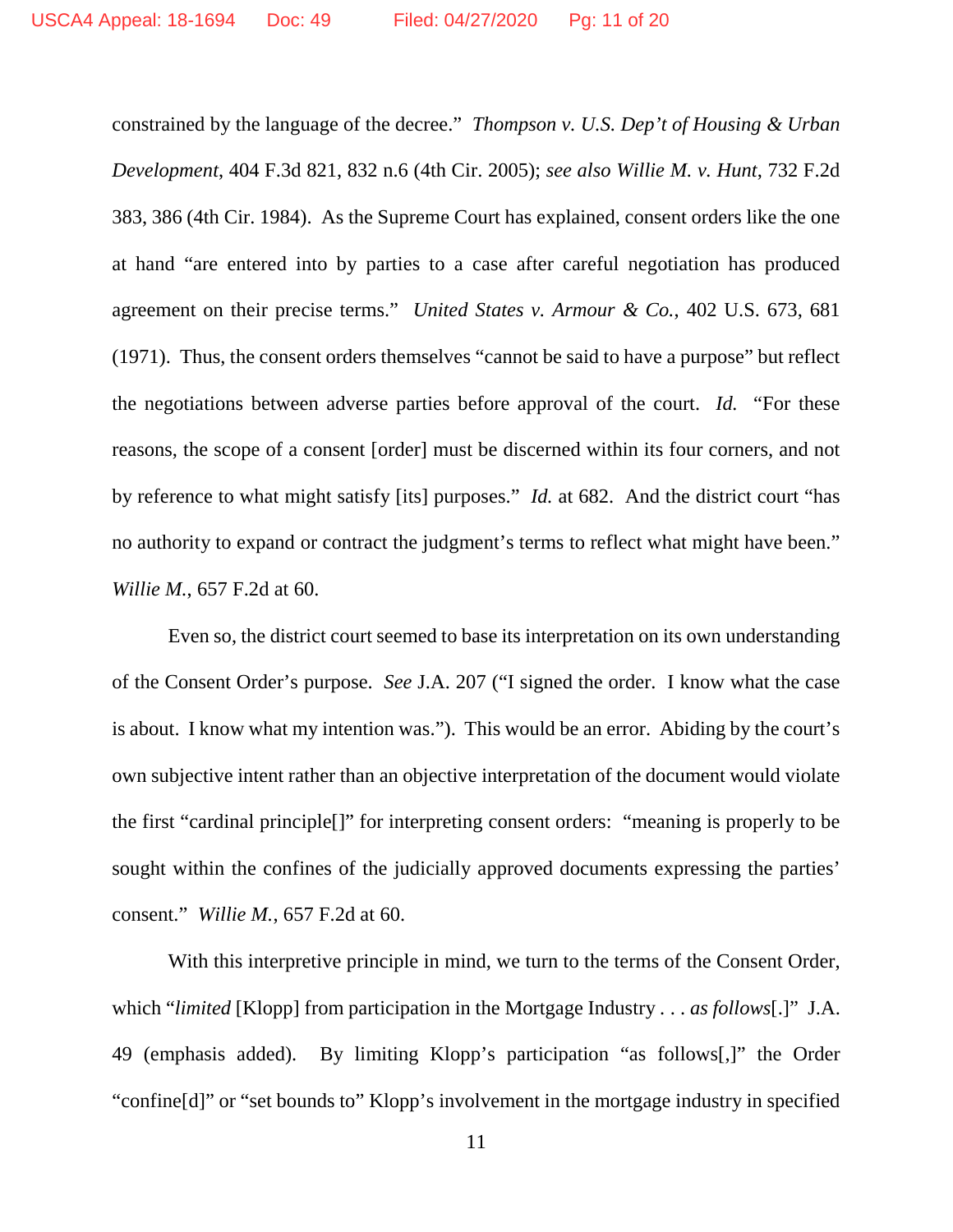ways, *Limit*, 8 Oxford English Dictionary 964 (2d ed. 1989); it did not erect a complete bar to his participation. Indeed, the Consent Order that applied to Klopp contrasts with the broader settlements reached by other codefendants. [4](#page-11-0) These orders limited defendants "from participat[ing]in the Mortgage Industry *in any professional capacity.*" *E.g.*, Dist. Ct. Dkt. No. 14 at 5 (emphasis added); *see also, e.g.*, *In the Matter of William C. Gennity*, Exchange Act Release No. 85,246, 2019 WL 1033860, at \*2 (Mar. 4, 2019) (Respondent "is barred from association with any broker, dealer, investment adviser, municipal securities dealer, municipal advisor, transfer agent, or nationally recognized statistical rating organization.").

There is no similarly broad prohibition in the Consent Order that applies to Klopp, "and we will not read one into it." *Hitachi Credit America Corp. v. Signet Bank*, 166 F.3d 614, 628 (4th Cir. 1999). First, the Parties knew how to draft a broad agreement but did not do so here. Words matter, particularly compared to those used in other orders in the same case. *See Quadrant Structured Prod. Co. v. Vertin*, 16 N.E.3d 1165, 1172 (N.Y. App. 2014) ("[I]f parties to a contract omit terms—particularly, terms that are readily found in other, similar contracts—the inescapable conclusion is that the parties intended the omission."). And second, subjecting a litigant to contempt liability—whether civil or criminal—requires a clear indication of what is prohibited. *See Acosta v. La Piedad Corp.*,

<span id="page-11-0"></span><sup>&</sup>lt;sup>4</sup> "Obedience to the 'four corners' rule ... does not make improper the use of certain aids to construction where necessary. The circumstances surrounding the formation of the consent order . . . may properly inform a court while it yet adheres to the 'four corners' rule." *Willie M.*, 657 F.2d at 60.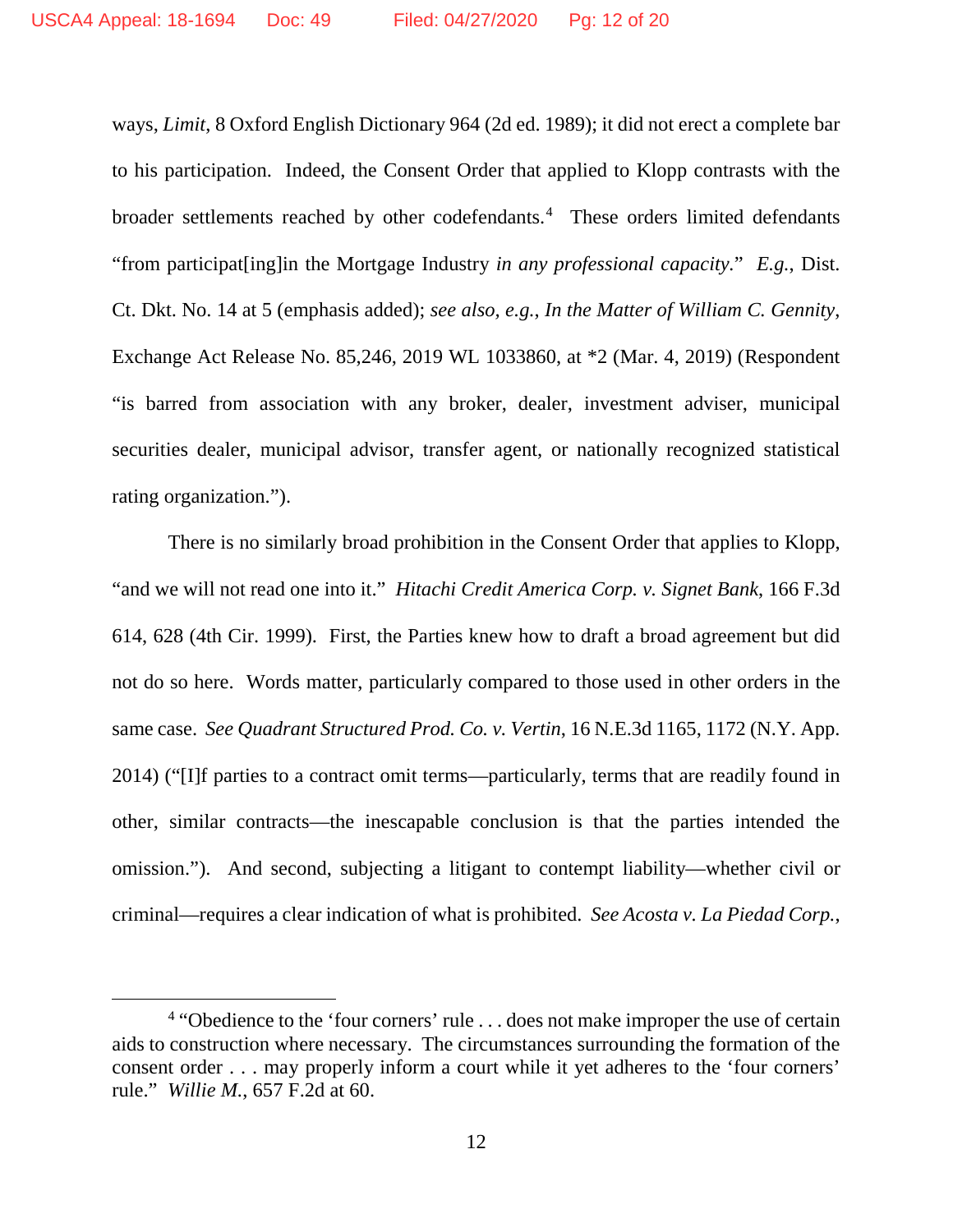894 F.3d 947, 951 (8th Cir. 2018) ("A party cannot be held in contempt for violating an ambiguous court order."). An order limited "as follows" is hardly a clear imposition of a similarly comprehensive ban. J.A. 49.

The subparagraphs that follow delineate specific restrictions: Klopp is prohibited from "contacting, soliciting, or otherwise dealing with" borrowers or certain third-party servicers. *Id*. Again, the restrictions do not generally ban Klopp from the mortgage industry but limit his interactions with specific categories of individuals and business in specific ways.

Of course, one could read "otherwise dealing with" expansively to include any involvement in the mortgage industry. But the rules of interpretation counsel against this overbroad construction. The rule of *ejusdem generis* teaches that a general term at the end of a list refers to items of the same class as the specific terms. *See Swift & Co. v. Columbia Railway, Gas & Electric Co.*, 17 F.2d 46, 48 (4th Cir. 1927); 11 Williston on Contracts § 32:10 (4th ed.). When we apply this rule to the list of prohibited activities, "contacting, soliciting, or otherwise dealing with," the consent order looks much narrower. J.A. 49. The term "otherwise dealing with" appears to be a general term referring to business dealings that—like "contacting" and "soliciting"—involve direct communication with certain persons outside the business. *Id*. This interpretation is underscored by the context of this litigation. *See Willie M.*, 657 F.2d at 60. Restricting outward-facing roles limits Klopp's ability to solicit kickbacks; permitting inward-looking management roles allows Klopp to continue to run his business. Under this narrower interpretation, Klopp was not prohibited from running a mortgage-origination business or from managing its employees.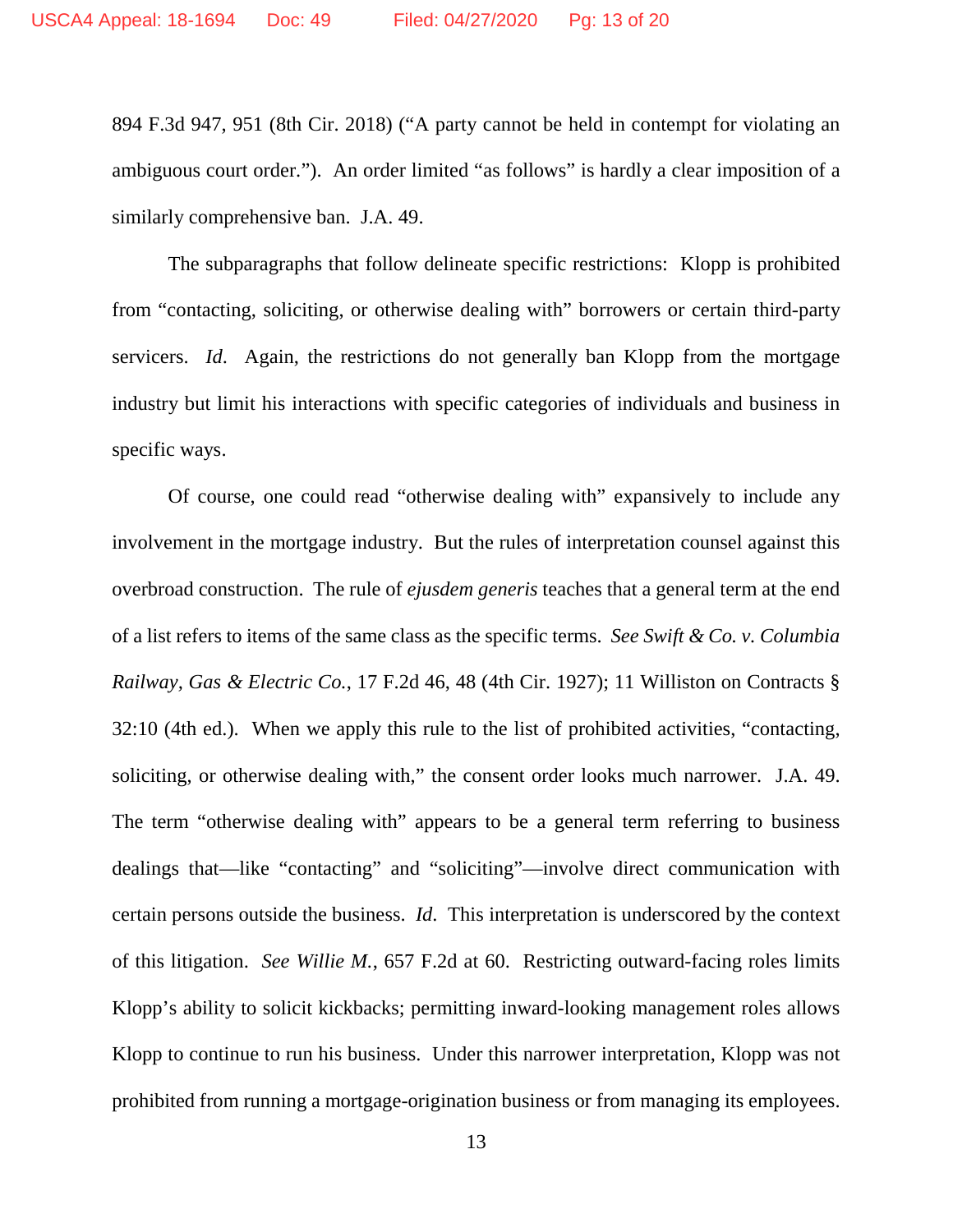The regulators argue that subparagraph (c) somehow expands the scope of subparagraphs (a) and (b). Since "the plain meaning of the provision is that the *only* role that Mr. Klopp could play in the mortgage industry was in a human resources capacity," it supposedly reinforces the breadth of the Consent Order. Appellees' Br. 17. We disagree. Subparagraph (c) begins with the words "*[t]hese limitations* shall not prohibit," showing that subparagraph (c) itself confines the limitations given in subparagraphs (a) and (b). J.A. 49 (emphasis added). We fail to see how this safe harbor that by its own terms *narrows* the restrictions applicable to Klopp should instead be read to broaden them. So activities that were never within the scope of subparagraphs (a) and (b)—such as managing the entire business and profiting from his investment—do not fall within those subparagraphs when they are further tapered.

The regulators next argue that Klopp's narrower reading would render subparagraph (c) superfluous. *See Goodman v. Resolution Trust Corp.*, 7 F.3d 1123, 1127 (4th Cir. 1993). Not so. Subparagraph (c) would, for example, allow Klopp to contact lenders to investigate personnel complaints—a classic HR function. In contrast, the regulators' broad interpretation would create the very superfluousness they seek to avoid. If Klopp was in fact limited to acting *solely* as an HR manager, there would be no need to prohibit him from "soliciting" consumer borrowers or servicers in subparagraphs (a) or (b). J.A. 49. So we reject the regulators' overbroad interpretation.

For these reasons, Klopp's management of the business was not categorically barred by the Consent Order, and the district court erred in finding it was a valid ground for contempt.

14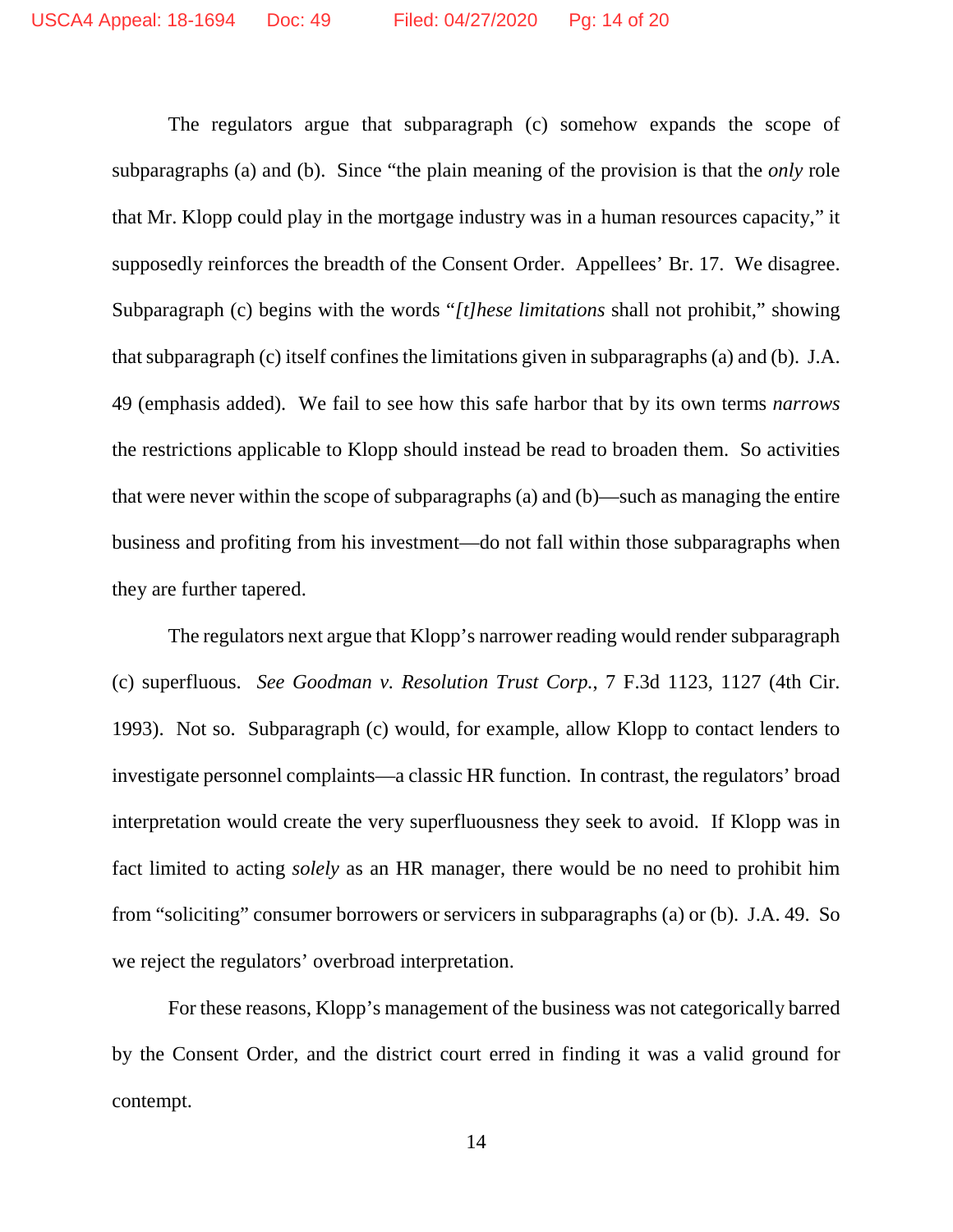### **(b) Communications with third parties**

Although managing the business was not itself barred by the Consent Order, Klopp could still violate the specific activity limitations in subparagraphs (a) and (b) by his management conduct. And so the district court also found that Klopp continued to communicate impermissibly with third-party businesses engaged in settlement services.<sup>[5](#page-14-0)</sup> This violation of subparagraph (a) is supported by the record. *See, e.g.*, J.A. 300 ("Q: how often in a month would you chime in on anything to do with a particular loan? A: probably less than a dozen."); J.A. 138 (discussing repeated communications with lenders); J.A. 146–47 (requesting an interest rate concession from a lender for a particular consumer loan). So the court properly rested its contempt finding on Klopp's communications. And, in any event, Klopp fails to explain on appeal why this contempt finding was erroneous. *See United States v. Jones*, 308 F.3d 425, 427 n.1 (4th Cir. 2002) (arguments not raised on appeal are waived).

# **2. Reporting requirements**

The district court also found violations of various reporting requirements in the Consent Order. First, Klopp had to upload a copy of the final order to the Registry. The

<span id="page-14-0"></span> <sup>5</sup> Settlement services include "any service provided in connection with a real estate settlement including, but not limited to . . . the origination of a federally related mortgage loan (including, but not limited to, the taking of loan applications, loan processing, and the underwriting and funding of loans), and the handling of the processing, and closing or settlement." 12 U.S.C. § 2602(3); *see* J.A. 48 (incorporating this statutory definition into the Consent Order).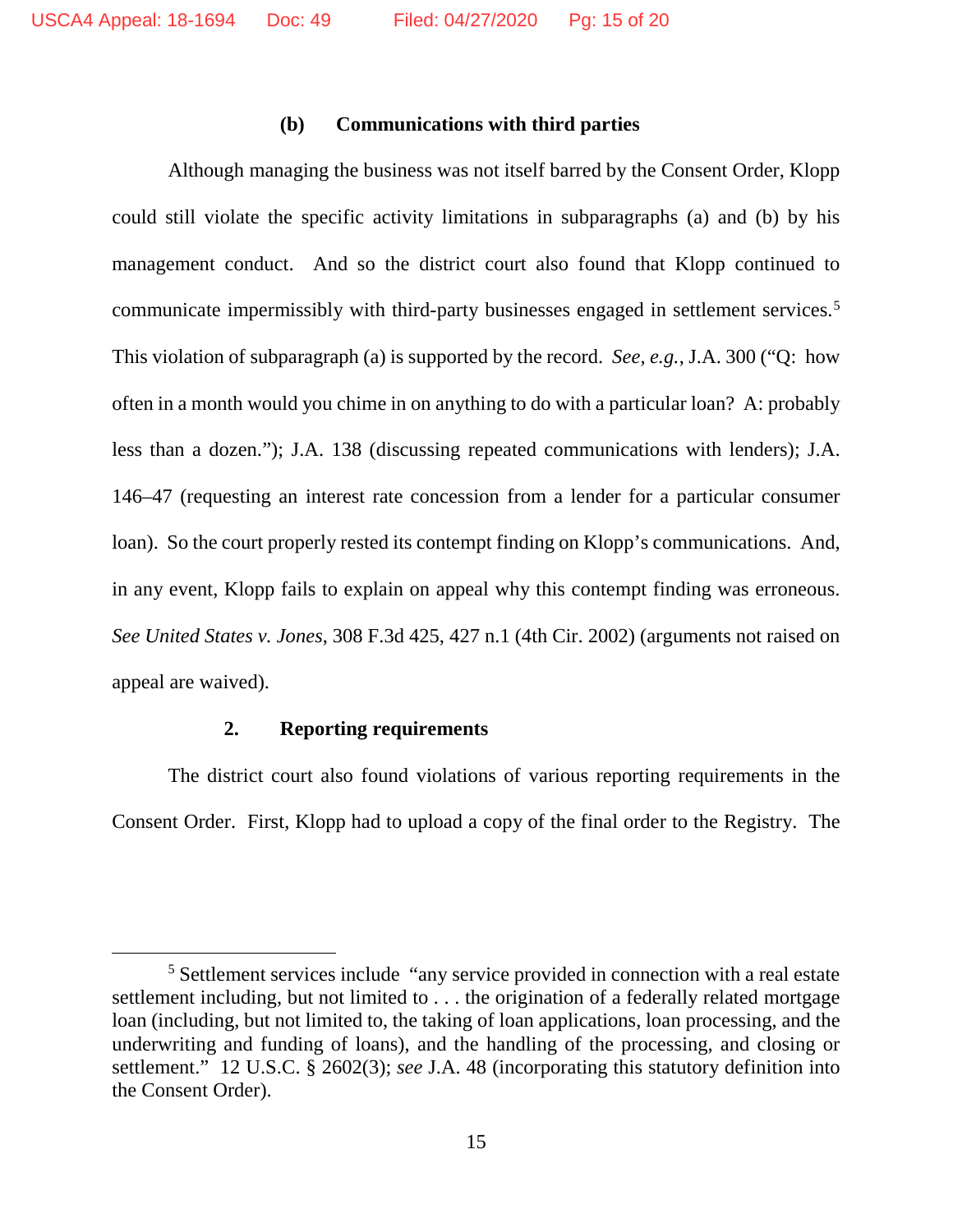district court determined that Klopp "blatantly did not do it." J.A. 220. And the court also found that Klopp "did not do so because he didn't want to advertise [the Order]." J.A. 220.

On appeal, Klopp concedes that he failed to upload the Order but asserts that no harm came from his failure. Appellant's Br. 33–34. In so doing, he suggests—as he did below—that regulators must prove a specific monetary harm arising from his violation. *See* J.A. 224 ("the argument of counsel is that unless there's some kind of monetary harm that's shown . . . there's been no harm"). We reject the premise—our caselaw recognizes informational harms not connected to any specific monetary loss. In *Rainbow School*, the contemnor, like Klopp, argued that no harm was shown where the movant violated an order about an intangible trademark violation that did not lead to specified monetary damages. 887 F.3d at 619. But we explained that the harms in that case—confusion and mark dilution—were in fact sufficient to establish harm in the contempt analysis. *Id.*

Those harms, as here, are informational harms disconnected from exact monetary damages. As the district court noted, the Registry is "a nationwide platform that provides for improved coordination and information shared among regulators and increased efficiencies for the industry and enhanced consumer protection." J.A. 226. When Klopp failed to upload the Consent Order, Klopp's counterparties—and regulators in other jurisdictions—were disadvantaged from the lack of information in the Registry. *See* J.A. 156–58. Given these specific factual findings, the district court did not abuse its discretion when it found Klopp in violation for failing to upload the Consent Order. And in an industry where informational asymmetries are a predominant factor in product pricing and selecting counterparties, the importance of this form of harm should not be minimized. *See*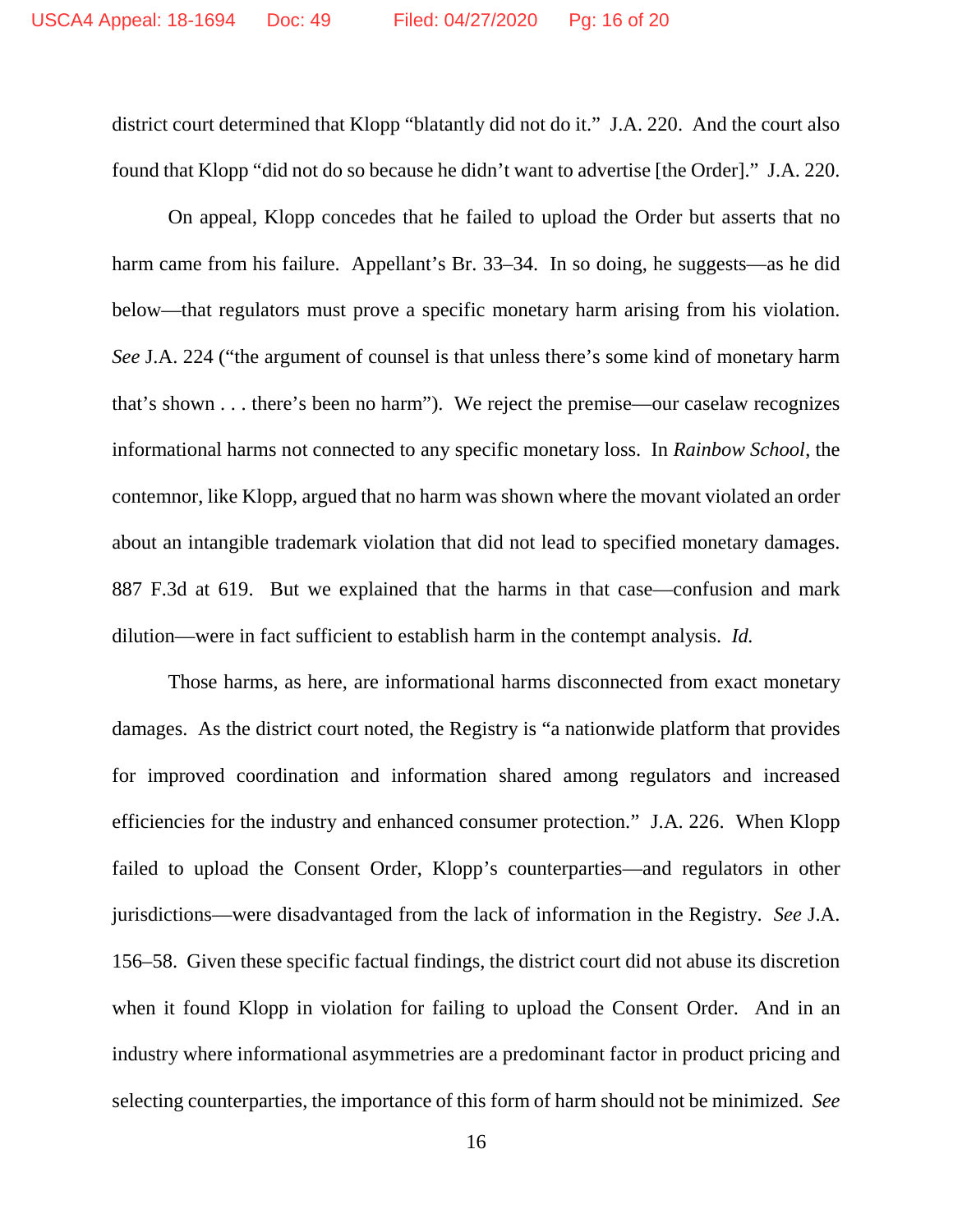*United States v. Danube Carpet Mills, Inc.*, 737 F.2d 988, 993 (11th Cir. 1984) (where "information reaching the public posesse[s] the capacity to deceive, 'the Government [is] not obligated to adduce evidence of specific injuries to consumers'") (quoting *United States v. Reader's Digest Ass'n, Inc.*, 662 F.2d 955, 969 (3d Cir. 1981)).

Second, the Consent Order required Klopp to notify regulators of "any change in residence" or "any change in title or role in any business activity . . . and any entity in which [Klopp has] any ownership interest." J.A. 51−52. Yet without giving any notice, Klopp rented a home in California and set up another branch of the Peoples Bank & Trust in Orange County. As to this provision, the district court found that "six months of residence in [California]" and "setting up the same kind of business that he has in Maryland . . . in the state of California [is a] clear violation" of the Order. J.A. 221. We agree with the district court's legal interpretation here. And these findings are strongly supported by the record. *See, e.g.*, J.A. 284 ("Q: Have you lived in California? A: I have a temporary residence in California. I rented a house . . . out there last year. And actually I still have a house rented there now, yes."); J.A. 297 ("Q: Do you have a branch that you manage out there [in California]? A: Yes.").

Klopp again argues that these violations caused no concrete harm. In Klopp's view, although the Consent Order was written "to ensure the Regulators could track Mr. Klopp and his business activities," they nevertheless caught him and "pursue[d] contempt proceedings against him." Appellant's Br. 33. The implications of this argument would effectively immunize Klopp from enforcement of this provision—either Klopp is never discovered or, if he is, no harm occurs. For the reasons given above, we find the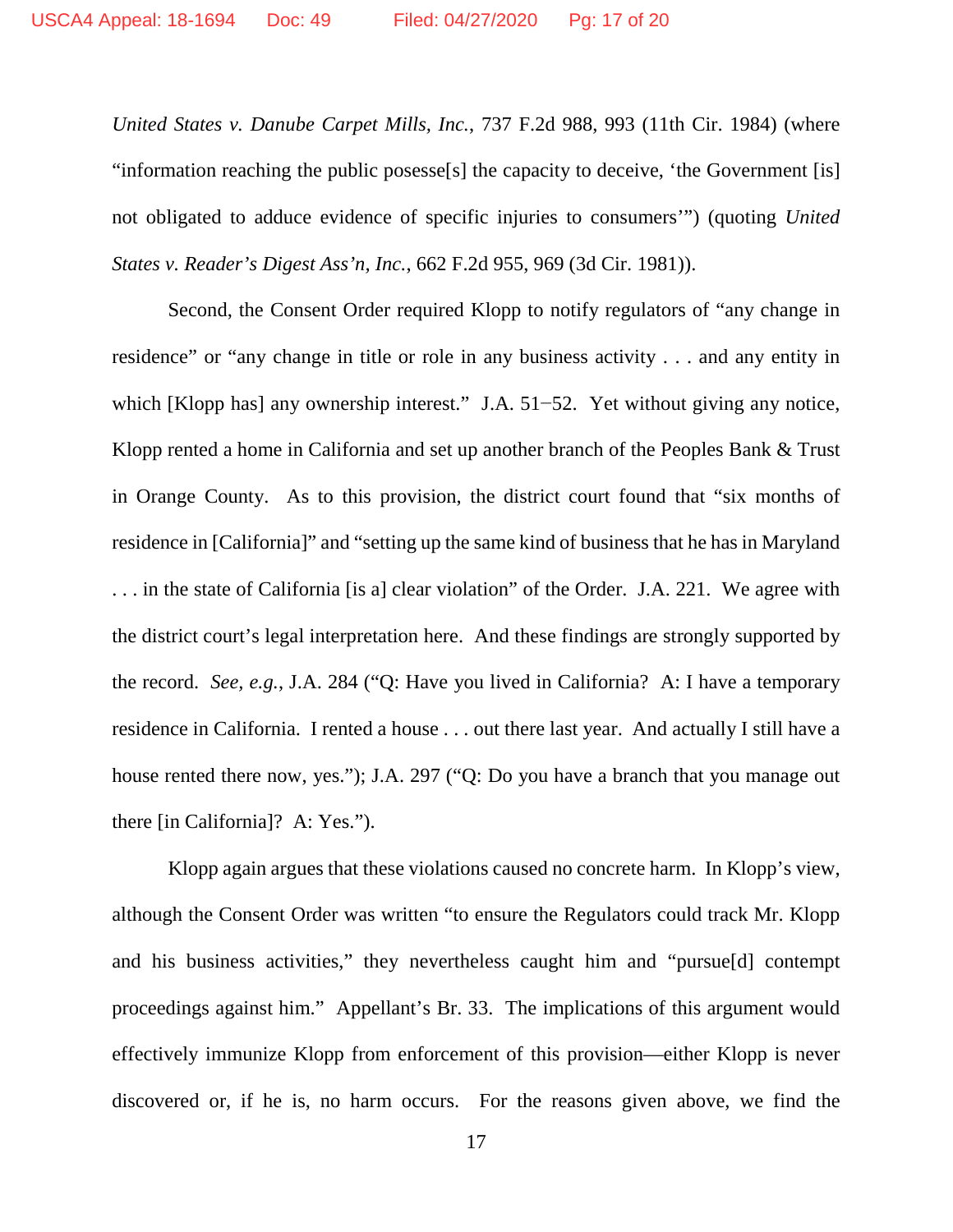informational harm here legally sufficient and supported by the record. So we likewise reject this argument.

For these reasons, the district court properly found Klopp in violation of the Consent Order's reporting requirements. And, in sum, because the district court identified at least one violation of the Consent Order, it did not abuse its discretion by holding Klopp in contempt.

### **B. The district court's disgorgement order**

As with the contempt order, we review the sanctions imposed by the district court for an abuse of discretion. *See Rainbow School*, 887 F.3d at 617; *In re General Motors Corp.*, 61 F.3d 256, 259 (4th Cir. 1995). District courts enjoy wide latitude in imposing a sanction that is "compensatory," "incentivizing," or both. *Rainbow School*, 887 F.3d at 620. "'[W]hen a court imposes fines and punishments on a contemnor, it is not only vindicating its legal authority to enter the initial court order, but it also is seeking to give effect to the law's purpose of modifying the contemnor's behavior to conform to the terms required in the order.'" *International Union, United Mine Workers of America v. Bagwell*, 512 U.S. 821, 828 (1994) (quoting *Hicks ex rel. Feiock v. Feiock*, 485 U.S. 624, 635 (1988)).

Disgorgement—the payment of profits arising from improper conduct—is one such sanction. *See S.E.C. v. JT Wallenbrock & Associates,* 440 F.3d 1109, 1113 (9th Cir. 2006). As the Supreme Court explained, "[t]he primary purpose of disgorgement" is deterrence "by depriving violators of their ill-gotten gains." *Kokesh v. S.E.C.*, 137 S. Ct. 1635, 1643 (2017) (internal quotations and citation omitted); *see also* Russell G. Ryan, *The Equity*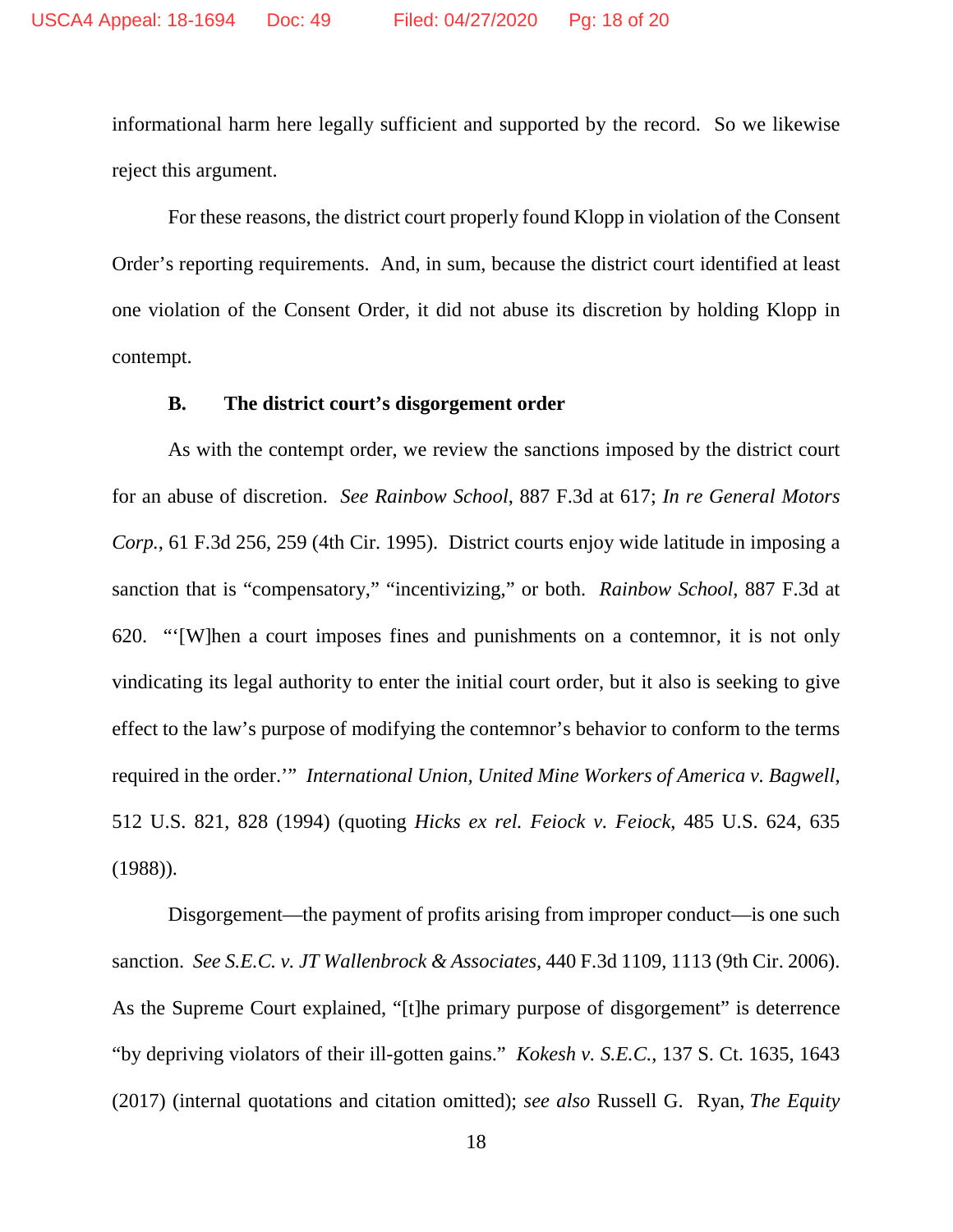*Façade of SEC Disgorgement*, 4 HARV. BUS. L. REV. ONLINE 2–5 (2013) (discussing disgorgement). Disgorgement is commonly understood as a form of restitution, "limited to restor[ing] the status quo." *Tull v. United States*, 481 U.S. 412, 424 (1987).

Considering the purposes of a civil contempt sanction, a fine imposed by the district court must be causally connected to the reasons for contempt. *See Goodyear*, 137 S. Ct. at 1185−86; *see also CFPB v. Gordon*, 819 F.3d 1179, 1195 (9th Cir. 2016). As to the amount of disgorgement, Klopp argued that managing the business and receiving profits did not violate the Consent Order. But the court rejected that argument in calculating the contemptuous income because "that view directly contradicts this Court's ruling at the contempt hearing." J.A. 1041 n.8. Thus, the court assumed that managing the business was improper and set out identifying Klopp's profits from his business because *any such profit* was contemptuous income. J.A. 1042–43.

But, as discussed above, the district court's view that managing the business and accepting profits from the mortgage industry violated the Order depends on an overbroad interpretation of the Consent Order. Thus, the district court's approach to calculating disgorgement hinged on activity that did not violate its order—it lacked the necessary causal connection between these profits and a violation. So we find that, justified on this basis, ordering disgorgement of the business profits was an abuse of discretion.<sup>[6](#page-18-0)</sup>

<span id="page-18-0"></span> <sup>6</sup> Because the primary basis for the entire sanctions order was invalid, we need not address whether the profits that accrued to Klopp after the expiration of the Consent Order were causally connected to his contemptuous conduct. And we express no opinion on whether the disgorgement of those profits would be appropriate considering Klopp's other violations of the Consent Order. We leave these questions to the district court on remand.